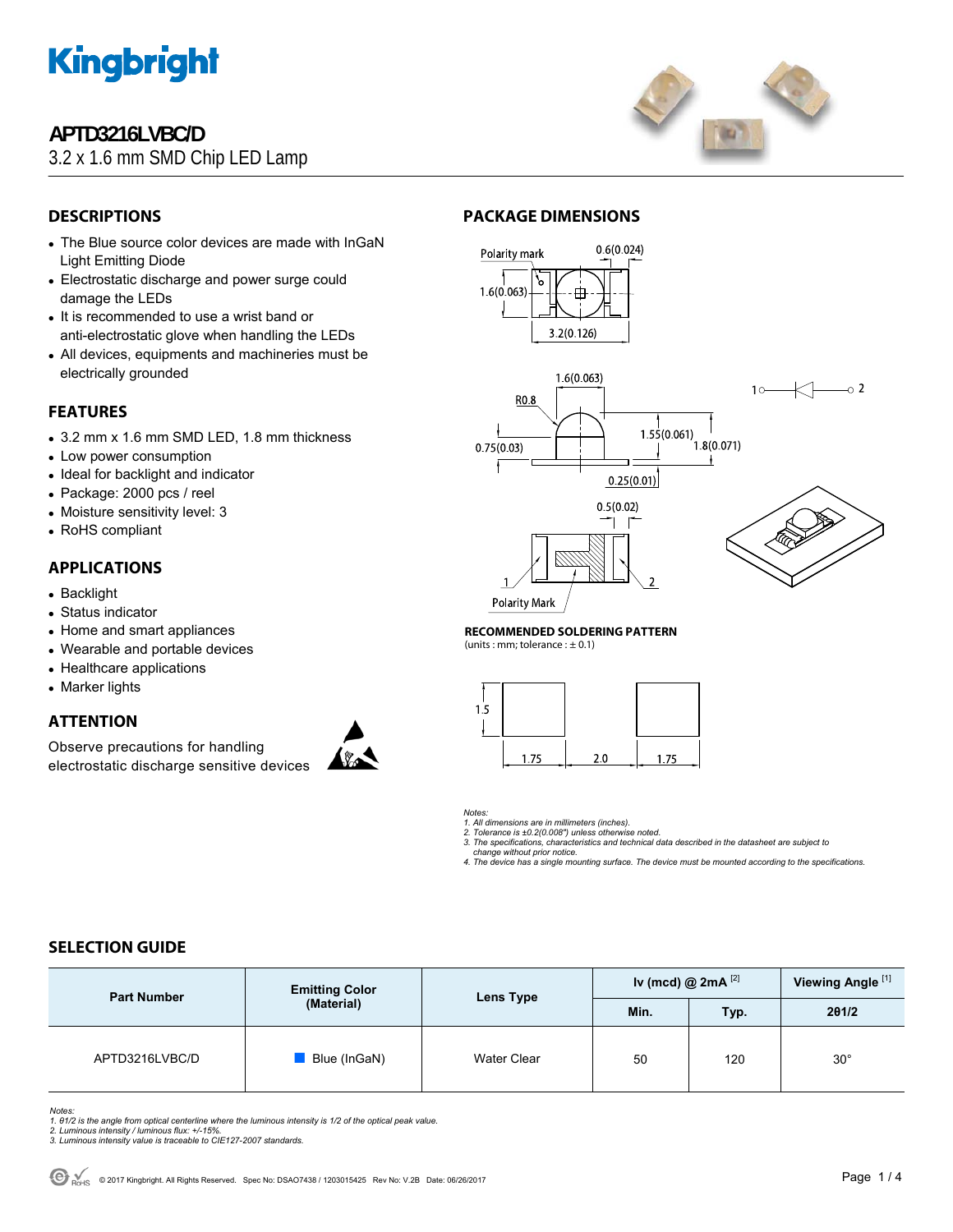# **Kingbright**

### **ELECTRICAL / OPTICAL CHARACTERISTICS at T<sub>A</sub>=25°C**

| <b>Parameter</b>                                                                             | Symbol                     | <b>Emitting Color</b> | <b>Value</b>             |                          |                          | <b>Unit</b>           |
|----------------------------------------------------------------------------------------------|----------------------------|-----------------------|--------------------------|--------------------------|--------------------------|-----------------------|
|                                                                                              |                            |                       | Min.                     | Typ.                     | Max.                     |                       |
| Wavelength at Peak Emission $I_F$ = 2mA                                                      | $\lambda_{\rm peak}$       | Blue                  | $\overline{\phantom{a}}$ | 465                      | $\overline{\phantom{a}}$ | nm                    |
| Dominant Wavelength $I_F = 2mA$                                                              | $\lambda_{\text{dom}}$ [1] | <b>Blue</b>           | $\overline{\phantom{0}}$ | 470                      | $\overline{\phantom{a}}$ | nm                    |
| Spectral Bandwidth at 50% $\Phi$ REL MAX<br>$I_F = 2mA$                                      | Δλ                         | <b>Blue</b>           | $\overline{\phantom{a}}$ | 22                       | $\overline{\phantom{a}}$ | nm                    |
| Capacitance                                                                                  | C                          | <b>Blue</b>           |                          | 100                      | $\overline{a}$           | pF                    |
| Forward Voltage $I_F$ = 2mA                                                                  | $V_F$ <sup>[2]</sup>       | <b>Blue</b>           | 2.2                      | 2.65                     | 3                        | $\vee$                |
| Reverse Current ( $V_R$ = 5V)                                                                | $I_R$                      | <b>Blue</b>           |                          | $\overline{\phantom{a}}$ | 50                       | uA                    |
| Temperature Coefficient of $\lambda_{peak}$<br>$I_F = 2mA$ , -10°C $\le T \le 85$ °C         | $TC_{\lambda peak}$        | Blue                  | $\overline{\phantom{a}}$ | 0.04                     | $\overline{\phantom{a}}$ | $nm$ /°C              |
| Temperature Coefficient of $\lambda_{\text{dom}}$<br>$I_F$ = 2mA, -10°C $\leq$ T $\leq$ 85°C | $TC_{\text{Adom}}$         | Blue                  |                          | 0.03                     | $\overline{a}$           | $nm$ <sup>o</sup> $C$ |
| Temperature Coefficient of $V_F$<br>$I_F = 2mA$ , -10°C $\le T \le 85$ °C                    | $TC_{V}$                   | <b>Blue</b>           | $\overline{\phantom{a}}$ | $-2.9$                   | $\overline{\phantom{a}}$ | $mV$ °C               |

*Notes:* 

1. The dominant wavelength (λd) above is the setup value of the sorting machine. (Tolerance λd : ±1nm. )<br>2. Forward voltage: ±0.1V.<br>3. Wavelength value is traceable to CIE127-2007 standards.<br>4. Excess driving current and

## **ABSOLUTE MAXIMUM RATINGS at T<sub>A</sub>=25°C**

| <b>Parameter</b>                             | Symbol                  | Value          | Unit          |
|----------------------------------------------|-------------------------|----------------|---------------|
| Power Dissipation                            | $P_D$                   | 120            | mW            |
| Reverse Voltage                              | $V_R$                   | 5              | v             |
| Junction Temperature                         | $T_j$                   | 115            | $^{\circ}C$   |
| <b>Operating Temperature</b>                 | $T_{op}$                | $-40$ to $+85$ | °C            |
| Storage Temperature                          | $T_{\text{stg}}$        | $-40$ to $+85$ | °C            |
| DC Forward Current                           | IF.                     | 30             | mA            |
| <b>Peak Forward Current</b>                  | $I_{FM}$ <sup>[1]</sup> | 100            | mA            |
| Electrostatic Discharge Threshold (HBM)      | -                       | 250            | $\vee$        |
| Thermal Resistance (Junction / Ambient)      | $R_{th}$ ja $^{[2]}$    | 445            | $\degree$ C/W |
| Thermal Resistance (Junction / Solder point) | $R_{th}$ JS $^{[2]}$    | 335            | $\degree$ C/W |

*Notes:* 

1. 1/10 Duty Cycle, 0.1ms Pulse Width.<br>2. R<sub>th Ju</sub> ,R<sub>h JS</sub> Results from mounting on PC board FR4 (pad size ≥ 16 mm² per pad).<br>3. Relative humidity levels maintained between 40% and 60% in production area are recommended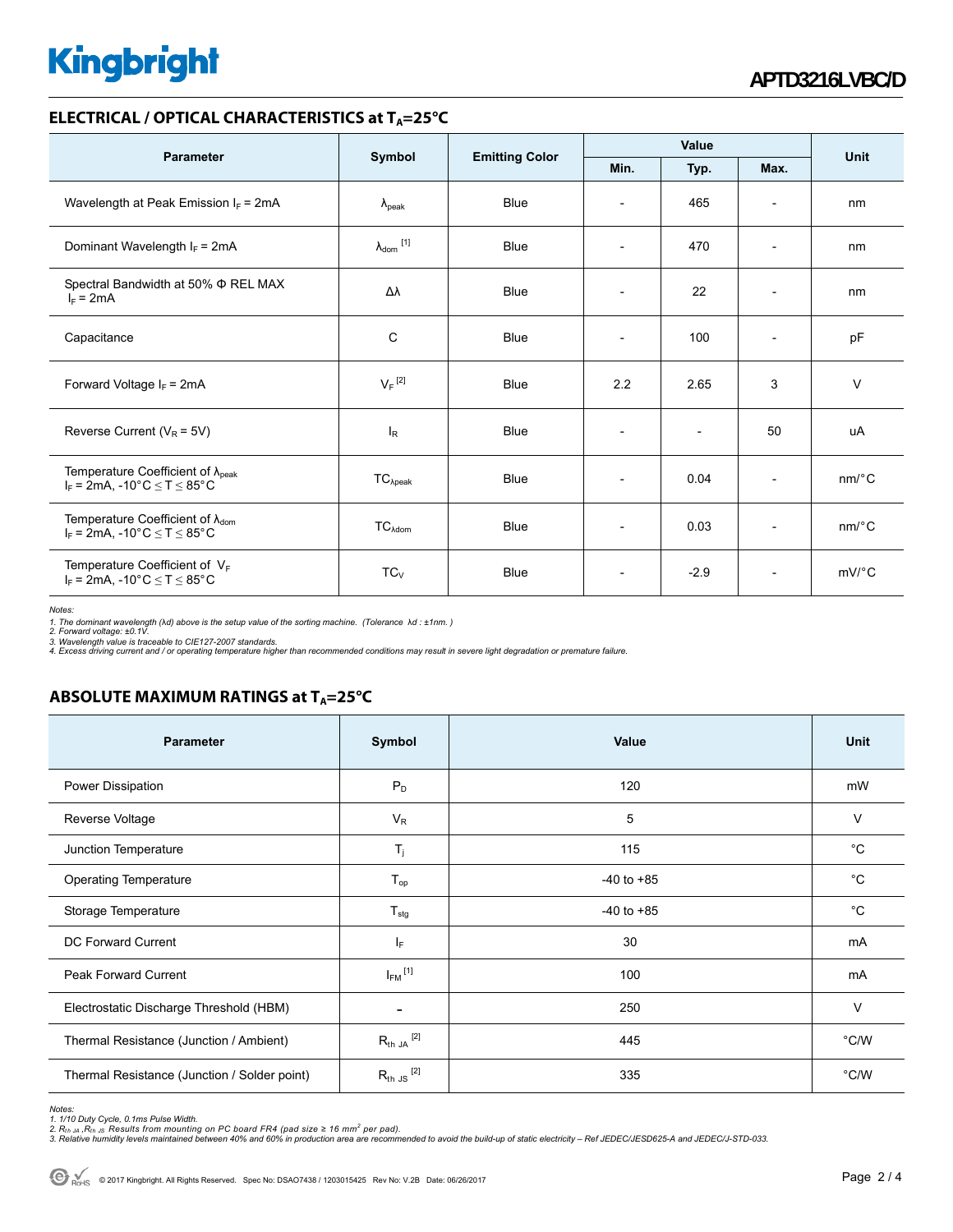# **Kingbright**

**RELATIVE INTENSITY vs. WAVELENGTH**

### **TECHNICAL DATA**

### Blue 100%  $T_a = 25 °C$ Relative Intensity (a. u.) Relative Intensity (a. u.) 80% 60% 40% 20% 0% 350 400 450 500 550 600 650 700 750 800 Wavelength (nm)

### **SPATIAL DISTRIBUTION**



**BLUE** 



### **REFLOW SOLDERING PROFILE for LEAD-FREE SMD PROCESS**



#### *Notes:*

- 
- 1. Don't cause stress to the LEDs while it is exposed to high temperature.<br>2. The maximum number of reflow soldering passes is 2 times.<br>3. Reflow soldering is recommended. Other soldering methods are not recommended as the

**TAPE SPECIFICATIONS** (units : mm)



**REEL DIMENSION** (units : mm)